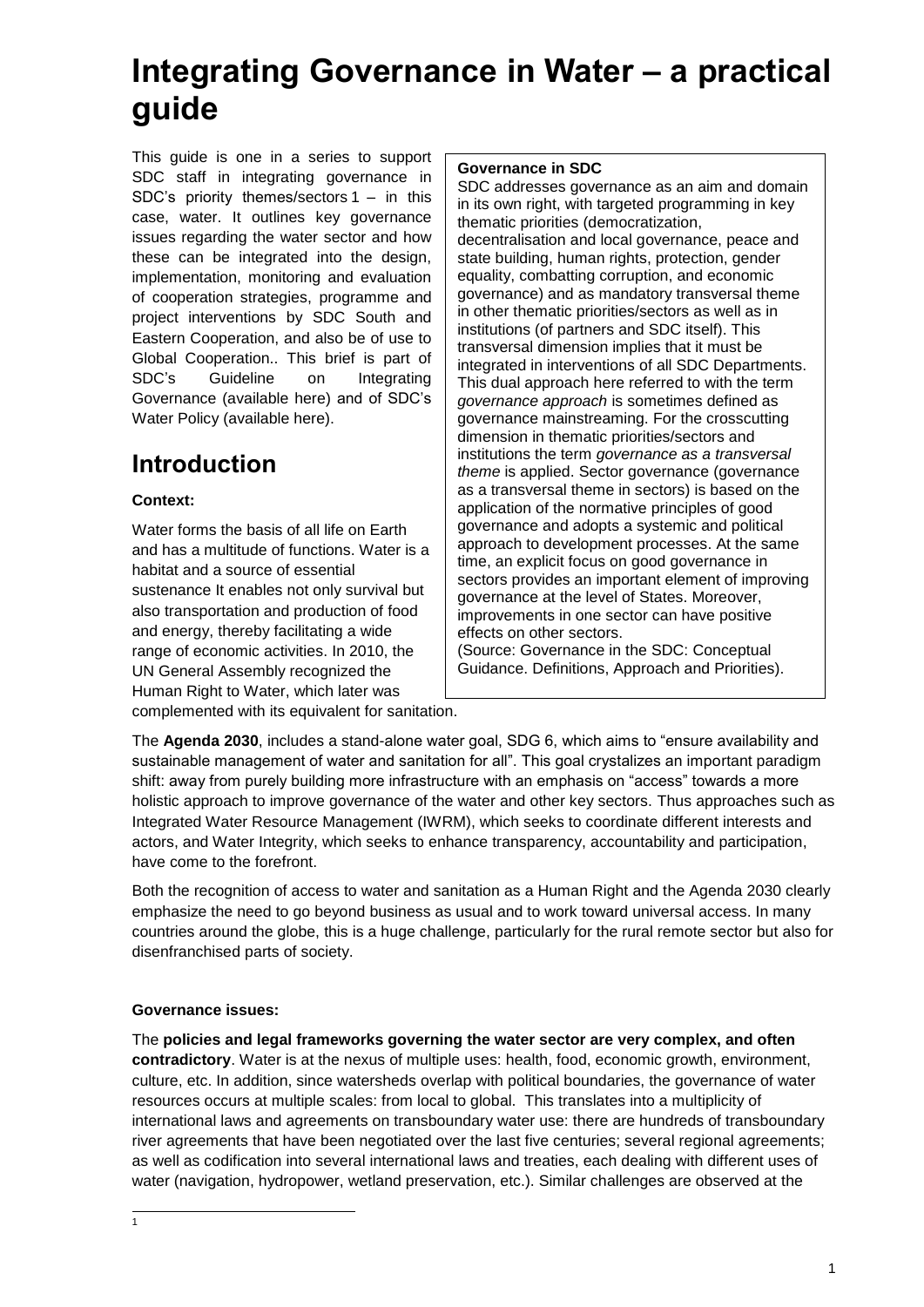national and sub-national level, where citizens' right to water is often weighed against economic imperatives. This can lead to contradictory policies and legal frameworks; and even in countries where policies are streamlined, their application can prove very difficult, given the interests and capacities of the many stakeholders involved.

**Stakeholders** at the **global scale** are characterized by diffuse water governance in the UN system<sup>2</sup>, a plurality of donors and implementing agencies, as well as multinational businesses with a potential for magnification of impacts at the local level – both for good and for bad - in particular in the commodities and infrastructure sectors. **Nationally**, the regulation and distribution of water resources often fall under several, separate entities: ministries of agriculture, energy, planning, environment, etc. Add to this a mix of special interest groups – civil society and business – that influence national framework conditions. While national coordination bodies are often established to streamline decisionmaking, their effectiveness is variable. Governance at **river basin level** is sometimes coordinated through a river basin authority, which represents the interests of various municipalities and/or water users associations within the catchment area, themselves needing to balance the many needs and interests of their citizens. This **crowded stakeholder space** and **overlap of legal frameworks** makes governance of the water sector particularly complex and challenging.

Integrating water governance in **conflict, post-conflict or otherwise fragile contexts** is particularly challenging, yet all the more relevant. Weak or non-existent institutions and scarce resources and knowledge increase the difficulty of consistently providing water and sanitation services, which can lead to further migration, health problems or food scarcity. In war, water is sometimes used as a strategic lever, at the expense of civilians (e.g. Syria, Ukraine); and conflicts over water can exacerbate geopolitical tensions (e.g. Uzbekistan and Tajikistan). At the same time working sectorally on water in fragile contexts is also an opportunity: for example, improving the provision of public services such as water supply can improve capacities of local governance bodies to manage resources and involve citizens, thus building trust and supporting democratization (e.g. Moldova); water can also be used as an instrument for peace between countries (e.g. Blue Peace Initiative). This is why, even in urgency-driven interventions, particular focus on governance is essential..

### **Switzerland/SDC's approach in the water sector**

**Switzerland's water portfolio** includes interventions along a wide spectrum – from humanitarian WASH projects, to global water sector dialogue – and the country built a reputation on its focus on "soft" governance components. This focus on governance is strongly reflected in SDC's global water strategy 2017-2020, and also is apparent in Switzerland's bilateral projects, whether implemented by SDC (focus mainly on WASH, governance, climate change, and food security) or SECO (focus mainly on infrastructure and commodity value chains).

### **Water Sector policy for general guidance**

Sector policies and strategies describe key governance issues and strategic considerations in a given sector. They provide the basis for SDC positioning and priority setting.

One example is the SDC water sector policy, where good water governance is prominently addressed.  $3$  It is reflected in the analysis of global trends, appears under the SDC vision for the future of the water sector and constitutes one of the five strategic fields of intervention. The emphasis is less on financing infrastructure but more on supporting domestic actors in assuming their roles.

The water sector policy emphasizes the following important governance areas:

- A clear and transparent legal frame that regulates and guarantees access and use of water for all, and legal systems that acknowledge the rights of indigenous and minority groups;
- Government authorities that are capable to assume their responsibilities in effective regulation, distribution and monitoring; Institutions, processes that are geared towards transparency, accountability, equity, efficiency;
- Public oversight and management of water resources as a common good;

 2 There is no dedicated UN agency mandated to address water issues, such as the WHO for health, or UNEP for the environment. Since 2003, however, there has been "UN-Water", an inter-agency mechanism tasked with coordinating the various UN actors around water and sanitation issues. Switzerland financially contributes to UN-Water and is currently supporting a proposal to "upgrade" this mechanism to a "UN Intergovernmental Body on Water", tasked with meeting the SDG6 targets.

 $3$  SDC, Water 2015, Policy principles and strategic guidelines for Integrated Water Resource Management – IWRM, 2005.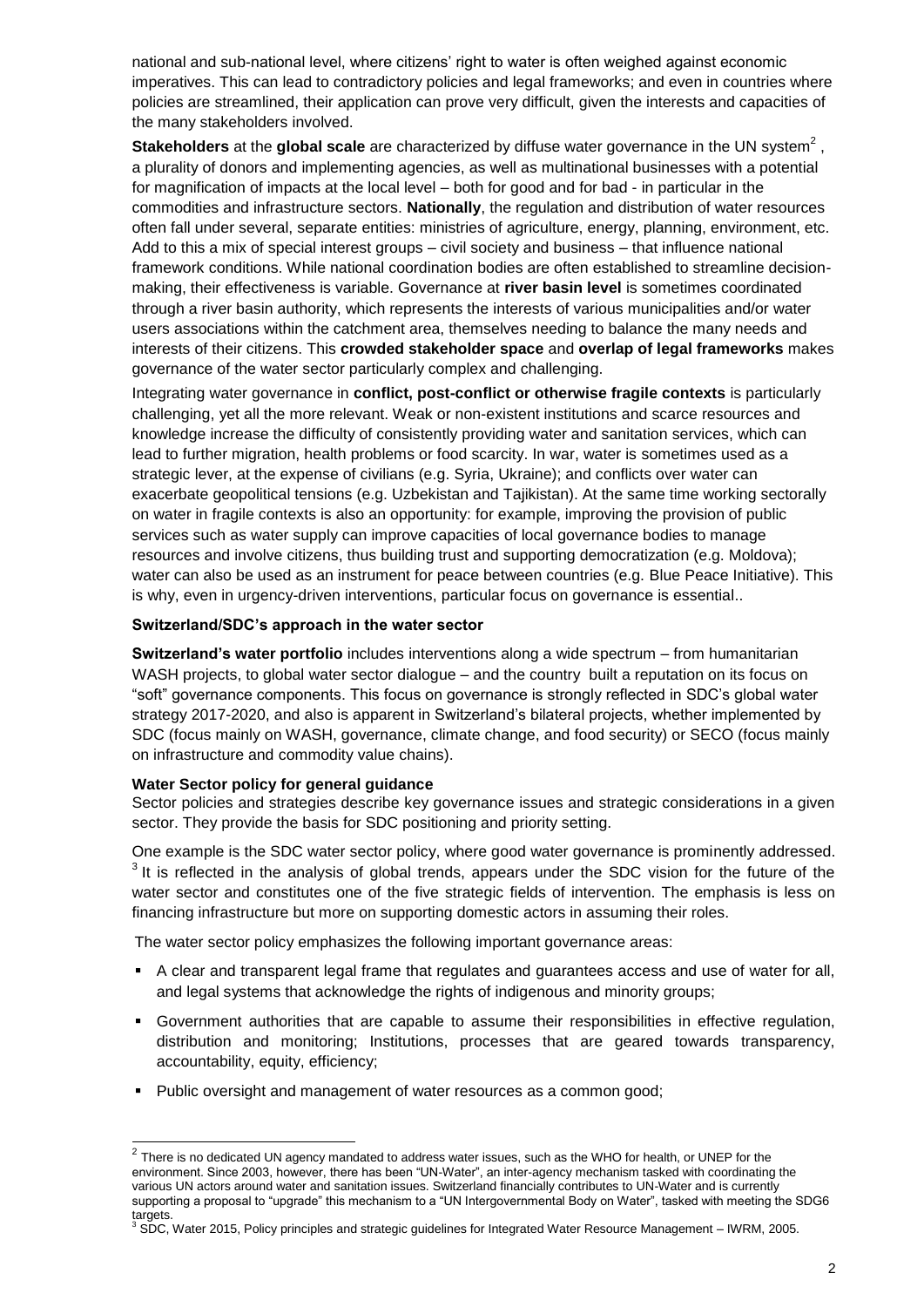- Multi-stakeholder engagement of the public and private sectors, together with civil society, to apply a policy of sustainable development and management of water resources (sharing of roles and responsibilities, dialogue, coordination and concertation).
- The principle of subsidiarity, with planning and decision making deferred to the lowest possible level (decentralization of water management systems);
- Due consideration of the disparate interests of all stakeholders especially those of the poor and marginalized segments of society;
- **Involvement of women with equal rights as individual users and partners for institutional** development;
- A rights-based approach that supports on one hand authorities in their responsibility to respect, protect and fulfill the provision of sufficient, safe, accessible and affordable water for all people, and on the other hand empowers people to exercise their rights and responsibilities;
- The resolution of cross-border conflicts of interests by equitable involvement of the various parties residing in and using watersheds;
- **Promotion of multi-sector cooperation between key institutions in related domains such as health,** agriculture, education, environment, climate change and disaster risk reduction.

## **Key Governance challenges and implications**

Common governance challenges across the components of water projects and programmes can be analysed along three different dimensions 1) Governance Structure, 2) Governance Processes and 3) Key Actors.The following table identifies governance challenges within the water sector and outlines some of the implications.

| <b>Dimension</b>                                                                   | <b>Governance Challenges and implications</b>                                                                                                                                                                                                                                                                                                                                                                                                                                                                                                                                                                                                                                                           |
|------------------------------------------------------------------------------------|---------------------------------------------------------------------------------------------------------------------------------------------------------------------------------------------------------------------------------------------------------------------------------------------------------------------------------------------------------------------------------------------------------------------------------------------------------------------------------------------------------------------------------------------------------------------------------------------------------------------------------------------------------------------------------------------------------|
| <b>Governance System:</b><br>policies, strategies, laws<br>and institutional setup | Fragmented global UN water governance: The global UN water<br>governance structure is highly fragmented. While a multitude of<br>forums, including UN agencies, deal with water, they treat it as a sub-<br>topic and/or look at it from single-issue perspectives. There is<br>disconnection between the water-specific processes that form the<br>current international water policy on the one and the international<br>political level on the other hand. Furthermore, there is no dedicated<br>UN intergovernmental body for water endorsed by UN member<br>states. This makes dealing with water in a comprehensive and<br>integrated manner at the political level within the UN very difficult. |
|                                                                                    | Multiple legal and policy frameworks governing water at national<br>level often overlap and diverge, both among sectors and across<br>government levels. Weak public policies are also characterized by<br>poor objective-setting, unclear assignment of duties and lack of<br>monitoring and evaluation systems.                                                                                                                                                                                                                                                                                                                                                                                       |
|                                                                                    | The level of centralization/decentralization of a national<br>government has an impact on how efficiently and effectively water<br>resources are managed. Decentralized countries tend to struggle<br>coordinating different local/regional bodies to manage resources at a<br>basin level. Centralized countries, on the other hand, are more prone<br>to capture by special interests, which can translate into corruption or<br>inequitable distribution of water resources.                                                                                                                                                                                                                         |
|                                                                                    | Disparities in distribution of public resources for WASH<br>infrastructure is often observed, for example, between urban and rural<br>regions, or between different ethnicities. The resulting inequalities to<br>access can be further exacerbated during droughts or conflicts. E.g.<br>in many countries investments in sewerage are funded by<br>government, whereas investments in household latrines<br>are<br>considered a private household cost that cannot be subsidised. This                                                                                                                                                                                                                |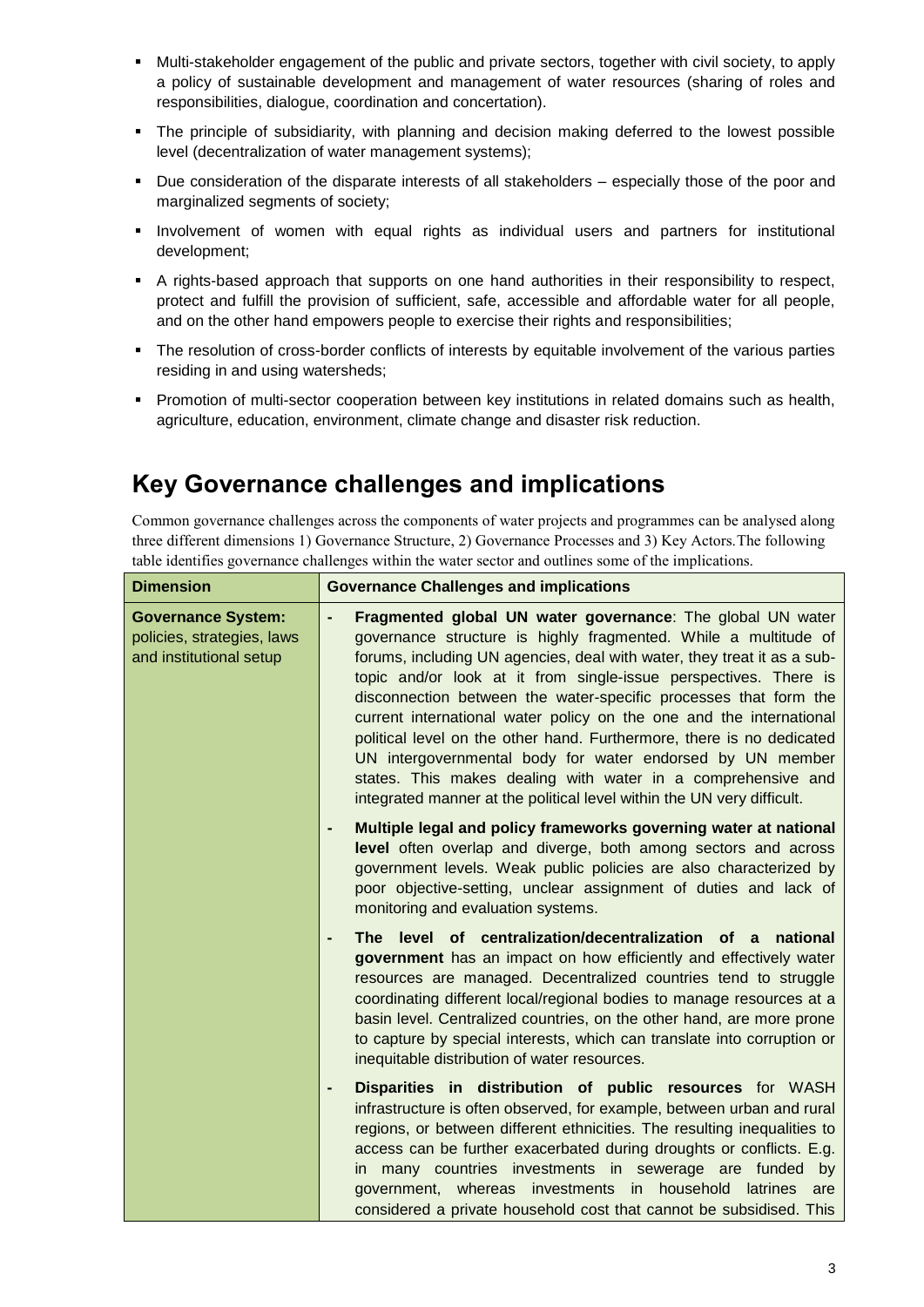|                                                                                                  | results in public funds being spent on relatively wealthy urban<br>residents and not on their rural counterparts.                                                                                                                                                                                                                                                                                                                                                                                                                                                                                                                                                                                                                                                                                                                                                                                                                                                                                                                                                                                                                                                                                                                                                                                                                                                                            |
|--------------------------------------------------------------------------------------------------|----------------------------------------------------------------------------------------------------------------------------------------------------------------------------------------------------------------------------------------------------------------------------------------------------------------------------------------------------------------------------------------------------------------------------------------------------------------------------------------------------------------------------------------------------------------------------------------------------------------------------------------------------------------------------------------------------------------------------------------------------------------------------------------------------------------------------------------------------------------------------------------------------------------------------------------------------------------------------------------------------------------------------------------------------------------------------------------------------------------------------------------------------------------------------------------------------------------------------------------------------------------------------------------------------------------------------------------------------------------------------------------------|
|                                                                                                  | Monopolistic nature of public services, such as water utilities can<br>٠<br>lead to low effectiveness and efficiency of public service.                                                                                                                                                                                                                                                                                                                                                                                                                                                                                                                                                                                                                                                                                                                                                                                                                                                                                                                                                                                                                                                                                                                                                                                                                                                      |
|                                                                                                  | Lack of financial sustainability of water supply and allocation<br>systems: Many countries depend on external financial support for<br>investing in WASH infrastructure. Weak planning processes further<br>compound the problem of inefficient resource allocation and lack of<br>sustainable finance mechanisms.                                                                                                                                                                                                                                                                                                                                                                                                                                                                                                                                                                                                                                                                                                                                                                                                                                                                                                                                                                                                                                                                           |
|                                                                                                  | Poor maintenance of infrastructure: After initial (often externally<br>financed) investments, financial, human and institutional capacities for<br>maintenance of infrastructure often are unsufficient, resulting in<br>rapidly deteriorating infrastructure, or expensive rehabilitation or<br>replacement efforts. This in turn leads to high tariffs for water,<br>potentially excluding marginalized groups from equal access to<br>services.                                                                                                                                                                                                                                                                                                                                                                                                                                                                                                                                                                                                                                                                                                                                                                                                                                                                                                                                           |
|                                                                                                  | Uncontrolled informal sector: Where the state is weak/non-existent,<br>the informal sector may provide essential water and sanitation<br>services, especially to marginalized populations. While these actors<br>provide vital services, the very nature of their informality makes<br>quality, equity and effectiveness hard to control.                                                                                                                                                                                                                                                                                                                                                                                                                                                                                                                                                                                                                                                                                                                                                                                                                                                                                                                                                                                                                                                    |
| <b>Governance Processes:</b><br>adherence to good<br>governance principles                       | Transparency, accountability and participation are often lacking<br>$\overline{\phantom{a}}$<br>in water utilities and associated local governance structures. This can<br>lead to capture by special interests, inefficient management of public<br>services, and/or corruption.<br>Lack of transparency and problems of corruption in the planning<br>and construction of infrastructure: The high price tag of large<br>infrastructure projects, high public sector involvement (regulation and<br>financing), as well as technical complexity of projects make large-<br>scale water infrastructure particularly prone to mismanagement of<br>funds.                                                                                                                                                                                                                                                                                                                                                                                                                                                                                                                                                                                                                                                                                                                                     |
| <b>Key actors: Capacities</b><br>and interest to shape the<br>governance system and<br>processes | Poor capacities and human resources at the local level<br>(municipalities, water utility, citizens, businesses) can lead to poor<br>maintenance of infrastructure and consequently unsustainable use of<br>water.<br>Poor stakeholder involvement and coordination can limit benefits<br>$\qquad \qquad \blacksquare$<br>of investment in WASH infrastructure to specific groups.<br>Asymmetry of information, wealth and/or power of actors can<br>result in unequitable or unequal distribution of water resources.<br>Decision-makers are prone to favour economic goals (e.g. industry,<br>large-scale agriculture), over social (e.g. right to water, religious<br>significance) or environmental (e.g. ecosystem health) ones.<br>Many water resource authorities suffer from insufficient human<br>٠<br>resources and technical capacities of staff.<br>Incomplete decentralization processes often imply that the roles of<br>different actors are not clearly defined and resources allocated to<br>lower levels of government are insufficient. Water is a crowded<br>stakeholder space: There are a multiplicity of actors (donors, UN<br>agencies, national/ regional/ international/ multilateral organisations,<br>NGOs, businesses, academia) active at national, regional and global<br>level with different interests and capacities. This makes coordination<br>difficult. |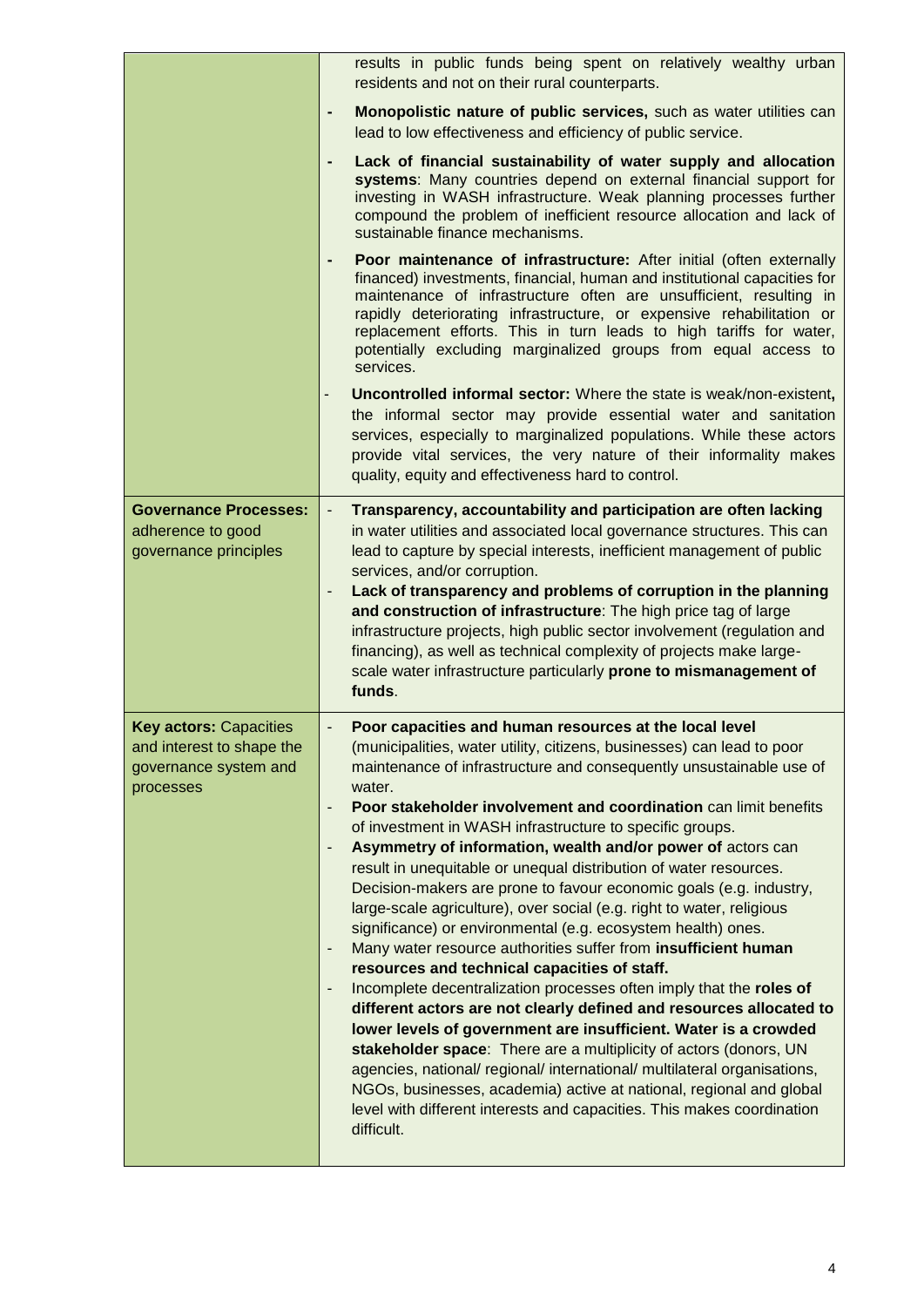## **Key considerations and recommendations for integrating governance in the water sector**

This section gives a brief description of how one could translate each of the governance dimensions into development programming and provides tools designed specifically for the water sector.

| <b>Governance systems</b>               | <b>Considerations and recommendations for programming</b>                                                                                                                                                                                                                                                                                                                                                                                                          |
|-----------------------------------------|--------------------------------------------------------------------------------------------------------------------------------------------------------------------------------------------------------------------------------------------------------------------------------------------------------------------------------------------------------------------------------------------------------------------------------------------------------------------|
| <b>Policy framework</b>                 |                                                                                                                                                                                                                                                                                                                                                                                                                                                                    |
|                                         | Good national policy frameworks are a necessary (but not<br>$\bullet$<br>sufficient) condition to ensuring good governance in the water<br>sector. As a start to any intervention, sound understanding of the<br>political economy - actors, power structures, and legislation - is<br>essential, since your intervention will interact with that context. For<br>the analysis of existing water policy frameworks, the following<br>aspects should be considered: |
|                                         | Are the human rights to water and sanitation articulated in the legal<br>frameworks?<br>Is there coordination and clear distribution of roles between concerned<br>ministries (e.g. Agriculture, Energy, Environment, Planning, Industry,                                                                                                                                                                                                                          |
|                                         | and Health)?<br>Is water managed at the appropriate scale, with coordination between                                                                                                                                                                                                                                                                                                                                                                               |
|                                         | scales?<br>Are traditional water management practices considered in the legal<br>framework?                                                                                                                                                                                                                                                                                                                                                                        |
|                                         | Are long-term social, environmental and economic objectives balanced<br>in the policy frameworks governing water use, protection and clean-<br>up?                                                                                                                                                                                                                                                                                                                 |
|                                         | Are adequate country safeguard systems in place to address social<br>and environmental issues in development projects, particularly for<br>large-scale infrastructure (e.g. dams)?                                                                                                                                                                                                                                                                                 |
|                                         | It is important to look beyond the narrow policies/actors that<br>$\bullet$<br>govern just your area of intervention, as other sectors and scales<br>are likely to also have an impact.                                                                                                                                                                                                                                                                            |
|                                         | In fragile contexts, keeping an eye on the quickly changing policy<br>$\bullet$<br>framework is especially important, as well as being flexible to<br>adapt to changes.                                                                                                                                                                                                                                                                                            |
|                                         | Engaging in policy dialogue is a key element to ensuring long-term<br>and scalable impact of projects on the ground.                                                                                                                                                                                                                                                                                                                                               |
|                                         | Collaborative water management at decentralized levels can be<br>used as entry point for bottom dencentralisation push. This is even<br>more powerful if linked with other related sector development<br>initiatives at decentralized levels                                                                                                                                                                                                                       |
|                                         | <b>References</b>                                                                                                                                                                                                                                                                                                                                                                                                                                                  |
|                                         | Policy and Oversight (WIN): a collection of tools and guidelines to<br>assess policy, regulation and oversight.                                                                                                                                                                                                                                                                                                                                                    |
|                                         | <b>Fostering Cooperation on Transboundary Waters (SDC): a</b><br>$\bullet$<br>collection of best practices in how to build strong transboundary<br>water cooperation based on a coherent multi-level approach.                                                                                                                                                                                                                                                     |
| <b>Decentralization</b><br>architecture | Assess how functions, financial and decision making powers are<br>$\bullet$<br>assigned at different levels (central, sub-national, local) within the<br>Ministries responsible for water.                                                                                                                                                                                                                                                                         |
|                                         | Are decision-making powers and processes clearly defined and<br>functioning? Are functions shared or not across levels and across                                                                                                                                                                                                                                                                                                                                  |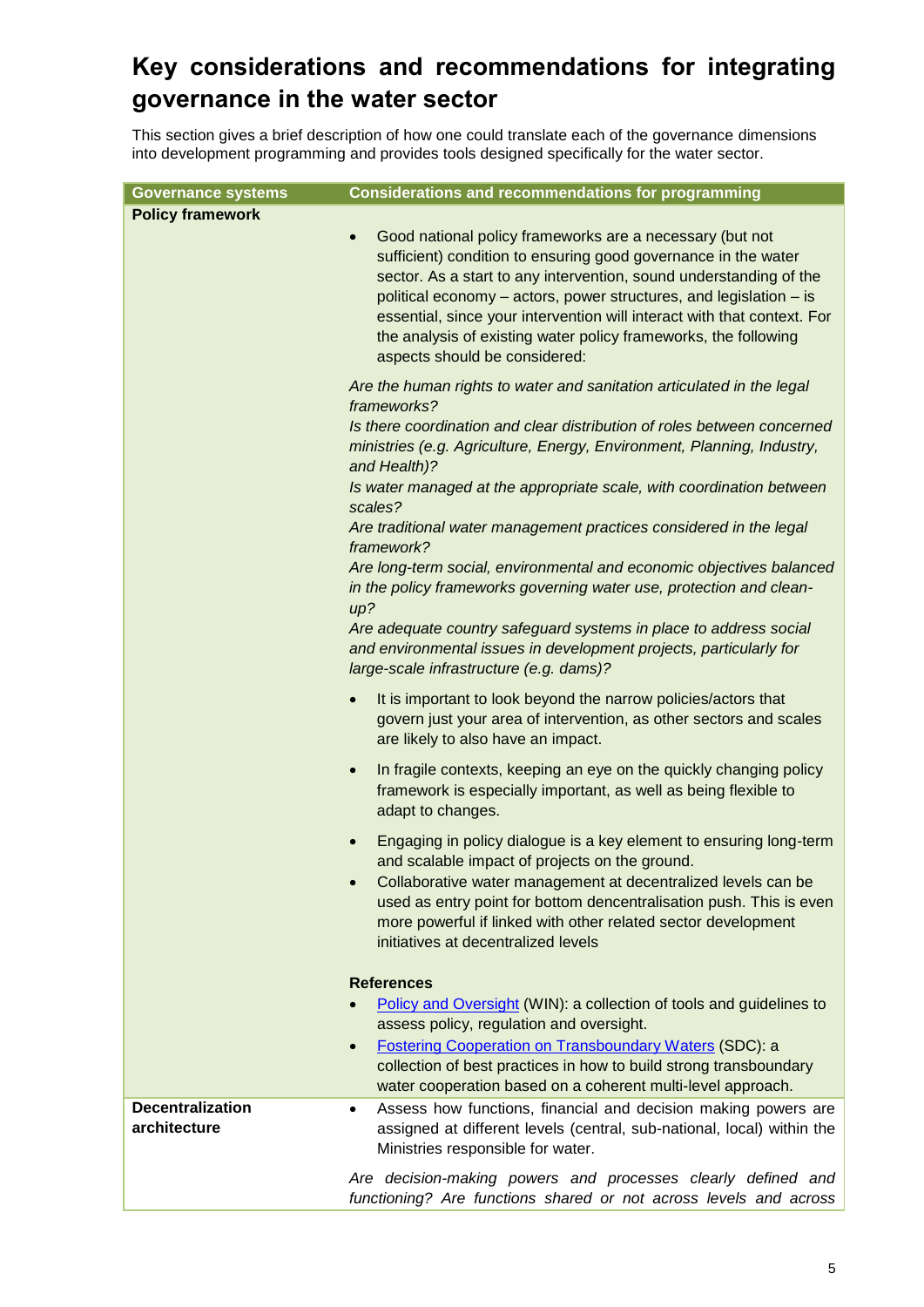|                                        | agencies?                                                                                                                                                                                                                                                                                                                                                                                                                                                                                                                                |
|----------------------------------------|------------------------------------------------------------------------------------------------------------------------------------------------------------------------------------------------------------------------------------------------------------------------------------------------------------------------------------------------------------------------------------------------------------------------------------------------------------------------------------------------------------------------------------------|
|                                        | Support the clear definition and assignment of roles and<br>responsibilities with corresponding human and financial resources<br>at different government levels.                                                                                                                                                                                                                                                                                                                                                                         |
|                                        | Are<br>responsibilities<br>and<br>financing<br>adequate<br>devolved<br>to<br>basin/regional/local authorities in order to provide well-functioning<br>public services? Do the available resources match the assigned<br>functions and needs at all levels? What is the potential for own source<br>revenue generation?                                                                                                                                                                                                                   |
|                                        | Support the establishment of clear communication and information<br>$\bullet$<br>channels, both vertically and horizontally                                                                                                                                                                                                                                                                                                                                                                                                              |
|                                        | Do sub-national platforms exist where water stakeholders can agree<br>on priorities and allocation of resources? How are the roles of<br>professional associations, NGOs, community groups and private<br>sector providers defined and how do they play out in reality?                                                                                                                                                                                                                                                                  |
|                                        | <b>References</b><br>Guidebook for decentralized water supply in Moldova (SDC)<br>Chapter 1.2: How to set-up Water Consumer Associations<br>(WCAs), community-based organizations tasked with the<br>management of local water supply.                                                                                                                                                                                                                                                                                                   |
| <b>Governance processes</b>            | <b>Considerations and recommendations for programming</b>                                                                                                                                                                                                                                                                                                                                                                                                                                                                                |
| <b>Effectiveness and</b><br>efficiency | Water scarcity and human pressures on water resources are growing<br>in most parts of the world. This makes the effective and efficient<br>management of this precious resource all the more important. At the<br>utility level, this would likely require the development of institutional<br>capacities and operations. At a river-basin or national level, this<br>would translate into a better distribution of resources according to<br>needs of diverse users and an enhanced ability of nature to provide<br>ecosystem services. |
|                                        | Furthermore, effectiveness and efficiency can both be enhanced by<br>supporting the use and proliferation of locally adapted technologies<br>(e.g., drip irrigation, water saving devices). In order to analyse these<br>aspects, the following questions may be used:                                                                                                                                                                                                                                                                   |
|                                        | - How effective is the decentralisation architecture working in<br>reality? E.g. is the transfer of resources to subnational state<br>institutions happening on time and according to the rules? Do<br>they receive important information, guidance from next higher<br>levels and are they capable to take decisions? Are the vertical<br>and horizontal coordination and cooperation arrangements<br>working?                                                                                                                          |
|                                        | - What is the performance of responsible actors in fulfilling their<br>duties in given sector compared to defined targets and budgets,<br>and compared to acknowledged standards?                                                                                                                                                                                                                                                                                                                                                        |
|                                        | - What is the performance of responsible actors in public sector<br>management (see above)? How inclusive are they?                                                                                                                                                                                                                                                                                                                                                                                                                      |
|                                        | <b>References</b>                                                                                                                                                                                                                                                                                                                                                                                                                                                                                                                        |
|                                        | <b>Integrity Management in Water Sector Organizations (WIN):</b><br>toolbox to identify integrity risks in day-to-day operations of water<br>sector organizations, a first step towards improving effectiveness<br>and efficiency.                                                                                                                                                                                                                                                                                                       |
|                                        | How to establish full cost recovery in water supply systems?<br>(SDC): case study and lessons learned on how to ensure long-                                                                                                                                                                                                                                                                                                                                                                                                             |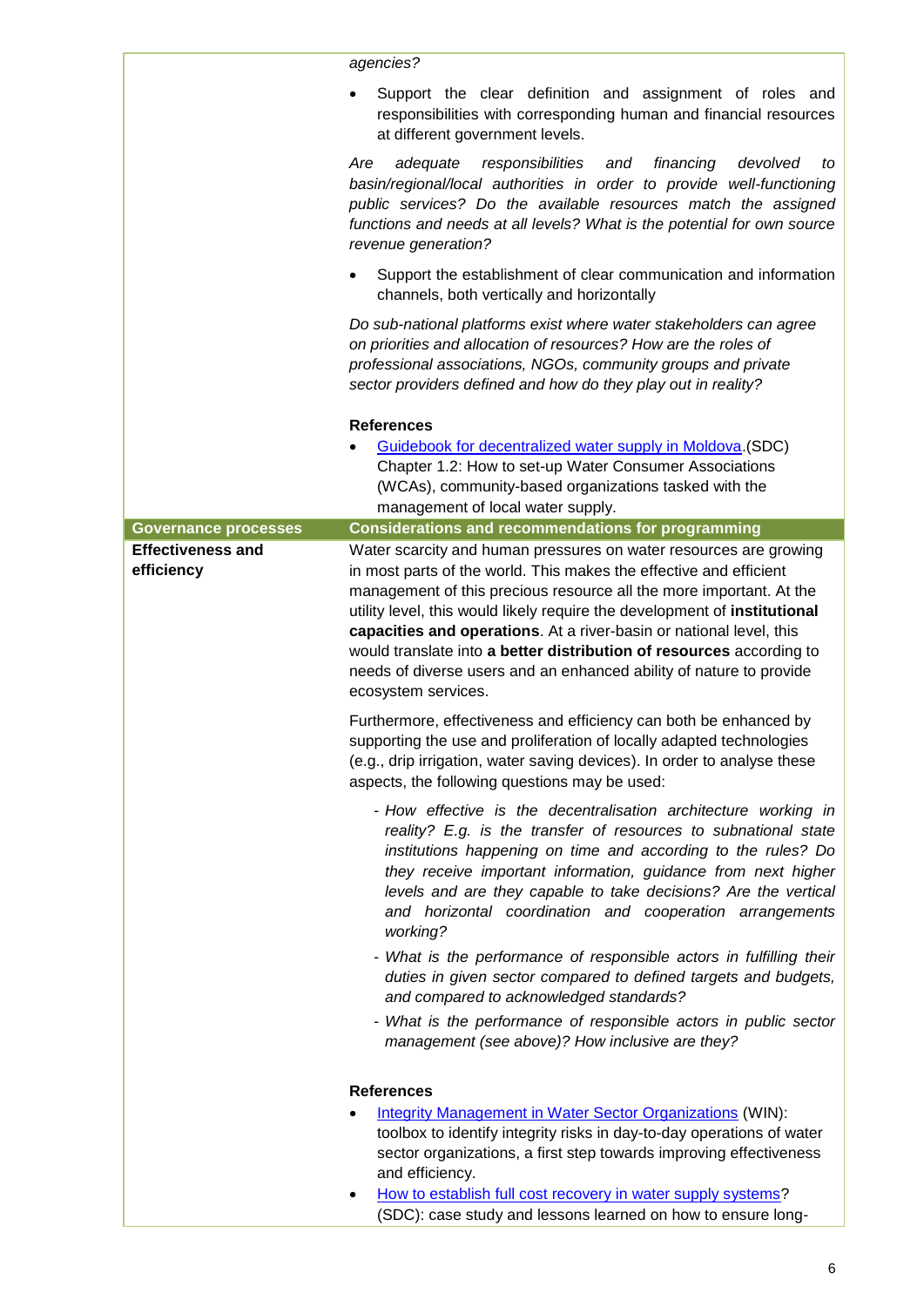|                                    | term management of water utilities through the establishment of a<br>full cost recovery system.                                                                                                                                                                                                                                                                                                                                                                                                                                                                                                                                                           |
|------------------------------------|-----------------------------------------------------------------------------------------------------------------------------------------------------------------------------------------------------------------------------------------------------------------------------------------------------------------------------------------------------------------------------------------------------------------------------------------------------------------------------------------------------------------------------------------------------------------------------------------------------------------------------------------------------------|
| <b>Accountability architecture</b> | Elected officials and water managers should be held accountable for<br>their actions and answer to those they serve. Citizens, civil society<br>organizations and the private sector must be able to scrutinize actions<br>and decisions by leaders, public institutions and governments and hold<br>them accountable for what they have, or have not, done. <sup>4</sup>                                                                                                                                                                                                                                                                                 |
|                                    | Accountability architecture refers to the structures in place (or not) to<br>enable processes for actors to be held accountable for. The domestic<br>accountability architecture includes the practices and measures of<br>state authorities and other responsible actors to explain and justify<br>their actions towards the public; the ability of civic and public oversight<br>bodies to demand accountability, monitor performance and denounce<br>corruption; measures by state institutions to sanction and correct non-<br>compliant practices (e.g. combat corruption). In order to analyze this<br>aspect the following questions may be asked: |
|                                    | What state institutions are involved in ensuring accountability in the<br>Water Sector? Water are the roles of parliaments, watchdog<br>institutions, auditor general? What non-state institutions are present?<br>And where could measures to increase accountability of the system be<br>anchored? Examples are more transparent budget information,<br>participatory planning and evaluation, budget oversight, redress<br>mechanisms and sanctions against corruption.                                                                                                                                                                                |
|                                    | Social Accountability Tool (WIN): how to build accountability<br>through civic engagement, empowerment and participation.<br>→ Hydropower Sustainability Assessment Protocol : assesses<br>the sustainability of hydropower projects in twenty areas<br>including governance, health, economic activity, etc.                                                                                                                                                                                                                                                                                                                                             |
| <b>Participation</b>               | One key challenge is to ensure that access to water reflects the needs<br>all stakeholders, particularly the most marginalized. Good project<br>design therefore integrates participatory processes through the whole<br>project cycle, and seeks to institutionalize participation in the long-term<br>management and accountability of water authorities at all scales                                                                                                                                                                                                                                                                                  |
|                                    | Participation implies that all stakeholders, including marginalized and<br>resource-poor groups, are meaningfully involved in deciding how water<br>is used, protected, managed and allocated. Initiatives such as river<br>basin associations, water stewardship initiatives, water users' groups<br>and participatory budgeting broaden the base of decision-making.<br>Participation involves obligations as well as rights: it also implies that<br>all stakeholders have to adhere to and comply with legal rules and<br>regulations. <sup>5</sup>                                                                                                   |
|                                    | E.g. for a water utility:<br>Are there guidelines on consumer engagement (e.g. stakeholder<br>representation on boards of directors)?<br>Is there institutionalized consultation with consumers by the regulator<br>and utilities (e.g. with the assistance of local committees composed of<br>volunteers)?                                                                                                                                                                                                                                                                                                                                               |
|                                    | Are there public consultations of stakeholders as part of tariff<br>adjustment processes?                                                                                                                                                                                                                                                                                                                                                                                                                                                                                                                                                                 |
|                                    | Strengthen and establish spaces for inclusive participation and<br>improve the quality of participation                                                                                                                                                                                                                                                                                                                                                                                                                                                                                                                                                   |

<sup>—&</sup>lt;br><sup>4</sup> Source: WIGO 2016 [\(www.waterintegritynetwork.net/?docs=4959\)](http://www.waterintegritynetwork.net/?docs=4959)

<sup>5&</sup>lt;br>Source: WIGO 2016 [\(www.waterintegritynetwork.net/?docs=4959\)](http://www.waterintegritynetwork.net/?docs=4959)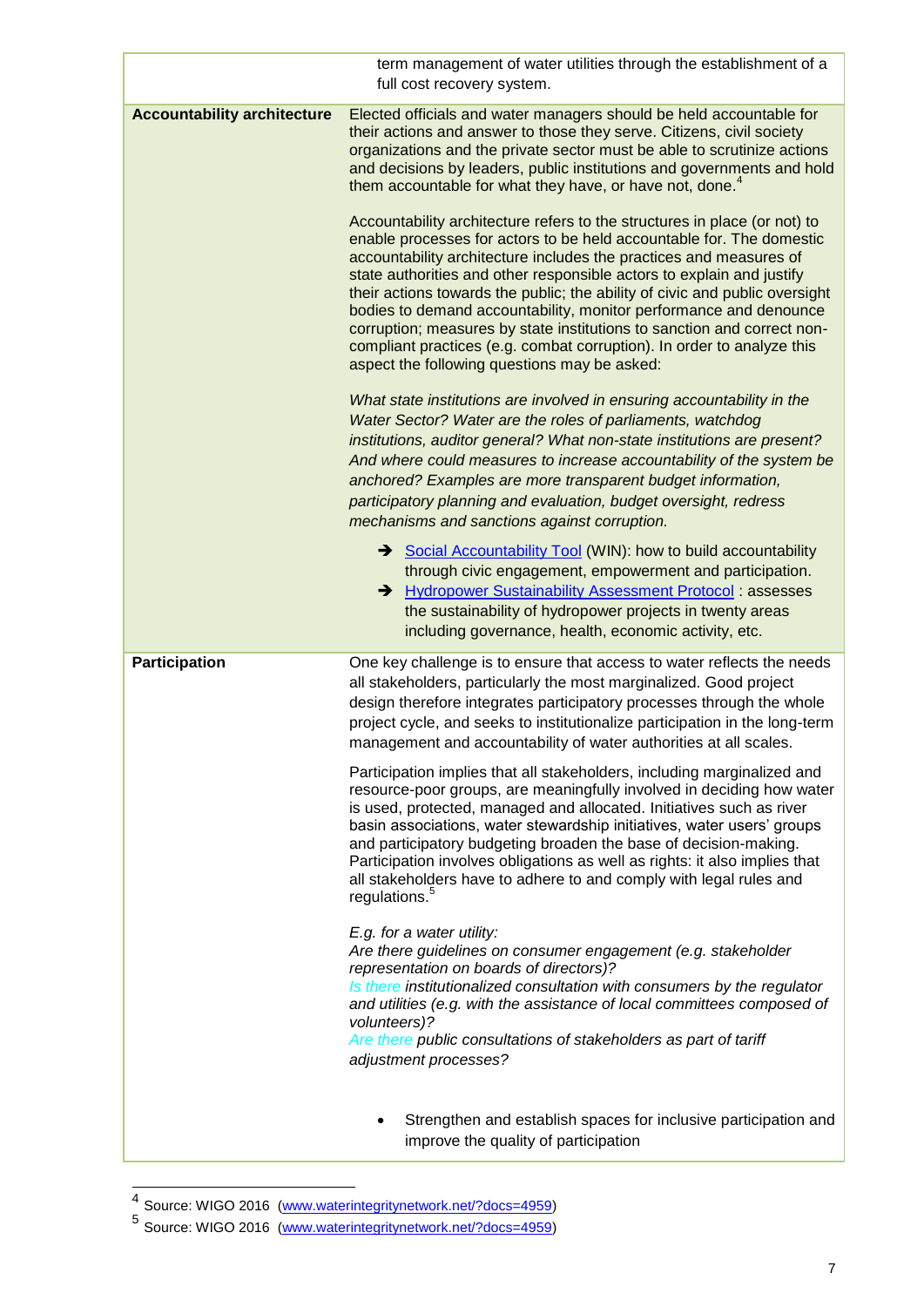|                                            | Aspire for systemic changes in participation, and not only<br>$\bullet$<br>within the project.                                                                                                                                                                                                                                                                                                                                                                                                    |
|--------------------------------------------|---------------------------------------------------------------------------------------------------------------------------------------------------------------------------------------------------------------------------------------------------------------------------------------------------------------------------------------------------------------------------------------------------------------------------------------------------------------------------------------------------|
|                                            |                                                                                                                                                                                                                                                                                                                                                                                                                                                                                                   |
|                                            | How to establish sustainable participation of citizens at local level in<br>decision making? What is the role of professional CSOs?                                                                                                                                                                                                                                                                                                                                                               |
|                                            | <b>Integrity in Multi-Stakeholder Partnerships (WIN)</b><br><b>Sub-Sector Participatory Assessments (WIN): participatory</b><br>tool to quickly assess and raise awareness about where to<br>improve water integrity.                                                                                                                                                                                                                                                                             |
| <b>Equality and non-</b><br>discrimination | Equality and non-discrimination are the bedrock principles of human<br>rights law. The Universal Declaration of Human Rights states in article<br>1 that "All human beings are born free and equal in dignity and rights,"<br>and in article 2 that "Everyone is entitled to all the rights and freedoms<br>set forth in this Declaration, without distinction of any kind. []." <sup>6</sup>                                                                                                     |
|                                            | The principles of equality and non-discrimination imply that all people<br>have the same right to water and sanitation, independent of gender,<br>wealth, age, ethnicity or other criteria.                                                                                                                                                                                                                                                                                                       |
|                                            | Address power relations in the water sector that lead to<br>$\bullet$<br>inequality and discrimination of certain stakeholders (and the<br>non-fulfillment of their right to water!). E.g. business interests<br>of big companies that rely on water vs. needs of subsistence<br>farmers etc.                                                                                                                                                                                                     |
|                                            | Who are those excluded from benefiting in given sector (e.g. based on<br>poverty, gender, ethnic/religious affiliation, sexual orientation, other)?<br>What are the reasons and patterns of exclusion, and the expressions<br>of multiple discrimination? What are issues of poverty in given sector?<br>What are the particular needs and preferences of these population<br>groups? Do mechanisms exist that ensure equal benefits for all, and<br>inclusive participation and decision making? |
|                                            | Sender & Water (SDC): a guidebook to mainstreaming gender<br>equality into water, hygiene and sanitation interventions                                                                                                                                                                                                                                                                                                                                                                            |
| <b>Transparency</b>                        | Transparency is about openness and public access to information.<br>Citizens need to be familiar with decision-making processes and the<br>standards expected from public officials. They must be able to<br>anticipate when significant decisions are to be made and how to make<br>their voices heard. Maximizing transparency in the water sector entails<br>the capacity to generate and make freely accessible high-quality data<br>and information that are understandable and usable.      |
|                                            | Promote platforms for information sharing and management<br>information systems                                                                                                                                                                                                                                                                                                                                                                                                                   |
|                                            | How is data on water (both as natural resource and as public good)<br>collected and managed by the responsible government bodies? How<br>is information across different sectors and government levels shared?<br>How is information exchanged across different stakeholders, private<br>and public? Is the public informed about rules, responsibilities,<br>available resources and distribution of resources?                                                                                  |
|                                            | References:<br>Water Footprint: allows companies, regions, and even individuals                                                                                                                                                                                                                                                                                                                                                                                                                   |

 6 Source: http://www.rural-water-supply.net/en/equity-and-inclusion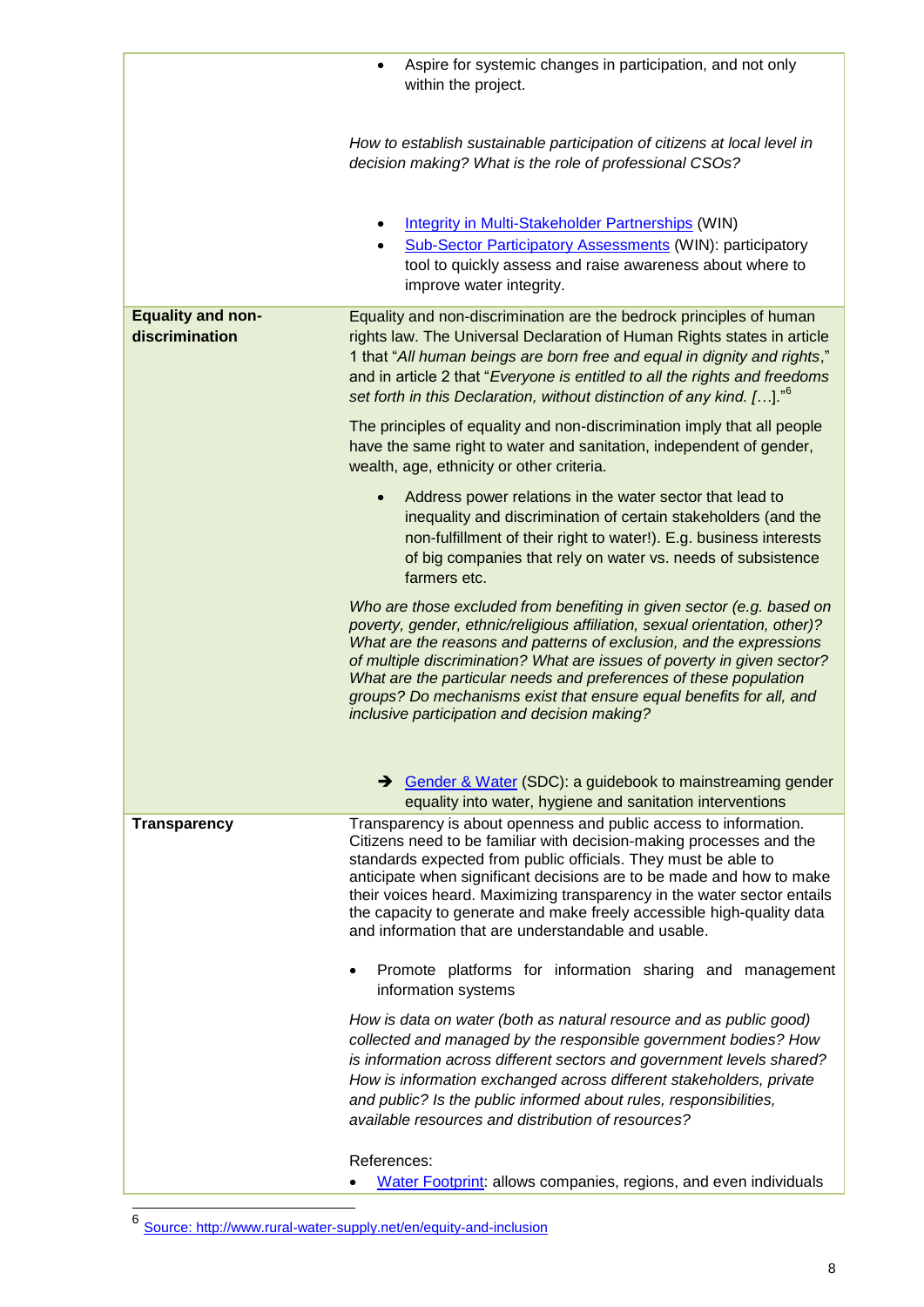|                                       | to calculate the amount of water they use; can help businesses or                                                                                                                                                                                                                                                                                                                                                                                                                                                                                                                                                                                                                                                                                                                                                                                                  |
|---------------------------------------|--------------------------------------------------------------------------------------------------------------------------------------------------------------------------------------------------------------------------------------------------------------------------------------------------------------------------------------------------------------------------------------------------------------------------------------------------------------------------------------------------------------------------------------------------------------------------------------------------------------------------------------------------------------------------------------------------------------------------------------------------------------------------------------------------------------------------------------------------------------------|
| <b>Rule of law</b>                    | sectors to increase their efficiency.<br>The rule of law is the legal principle that law should govern a nation,<br>as opposed to being governed by arbitrary decisions of individual<br>government officials. It primarily refers to the influence and authority of<br>law within society, particularly as a constraint upon behaviour,<br>including behaviour of government officials.<br>Address weaknesses in the legal and regulatory system and build<br>$\bullet$<br>capacities within the judiciary on water sector specific issues<br>Do responsible sector stakeholders adhere to rules and regulations<br>and are mechanisms in place to guarantee their enforcement? What is<br>the role of the legal and regulatory system related to water? What is<br>the role of the judiciary in water related disputes and enforcement of<br>the right to water? |
| <b>Key actors</b>                     | <b>Considerations for programming</b>                                                                                                                                                                                                                                                                                                                                                                                                                                                                                                                                                                                                                                                                                                                                                                                                                              |
| Power, incentives and<br>motivations  | The water economics lens helps stakeholders understand the value of<br>water resources and align incentives for better management.<br>Examples of this approach are water stewardship initiatives or<br>payment for watershed services. In this context particular attention<br>needs to be paid to actors of the private sector who have the potential<br>to strongly influence management of water resources, for the better or<br>the worse.                                                                                                                                                                                                                                                                                                                                                                                                                    |
|                                       | Identify incentives that can trigger policy and practice/behavioural<br>changes and for enhanced water governance. And Identify<br>disincentives that impact negatively on performance (e.g. working<br>conditions) and propose remedial action                                                                                                                                                                                                                                                                                                                                                                                                                                                                                                                                                                                                                    |
|                                       | Identify drivers for policy and practice/behavioural changes and<br>$\bullet$<br>obstacles, and empower/capacitate actual/potential drivers                                                                                                                                                                                                                                                                                                                                                                                                                                                                                                                                                                                                                                                                                                                        |
|                                       | Are relations between key stakeholders defined by domination or<br>collaboration and alliance, strong, weak or conflict relations? Which<br>actors/key institutions enjoy most trust and legitimacy? (e.g. local<br>operators, private/public utilities, etc.). Which actors are the most<br>powerful (e.g. in terms of financial resources, but also position, force or<br>networks)?                                                                                                                                                                                                                                                                                                                                                                                                                                                                             |
|                                       | The tools listed below provide a lens to help stakeholders make better-<br>informed decisions.                                                                                                                                                                                                                                                                                                                                                                                                                                                                                                                                                                                                                                                                                                                                                                     |
|                                       | → Water Risk Filter (WWF/DEG): assesses current and future<br>water-related risks (quality and quantity) at the river basin<br>level. Helps to better plan industrial and large-scale agriculture<br>use.<br>Budgeting and Procurement Tools (WIN): this is a collection of<br>tools to help mitigate integrity risks in public finance, budgeting<br>and procurement.                                                                                                                                                                                                                                                                                                                                                                                                                                                                                             |
| <b>Human Resources,</b><br>capacities | Human resources and their adequate management are at the core of<br>the challenges of institutional development in the public and the<br>private sector, and also in civil society institutions. The water sector<br>offers many opportunities for capacity development in this regard.                                                                                                                                                                                                                                                                                                                                                                                                                                                                                                                                                                            |
|                                       | Strengthen the capacities of water stakeholders (utilities, training                                                                                                                                                                                                                                                                                                                                                                                                                                                                                                                                                                                                                                                                                                                                                                                               |

 7 Source: https://en.wikipedia.org/wiki/Rule\_of\_law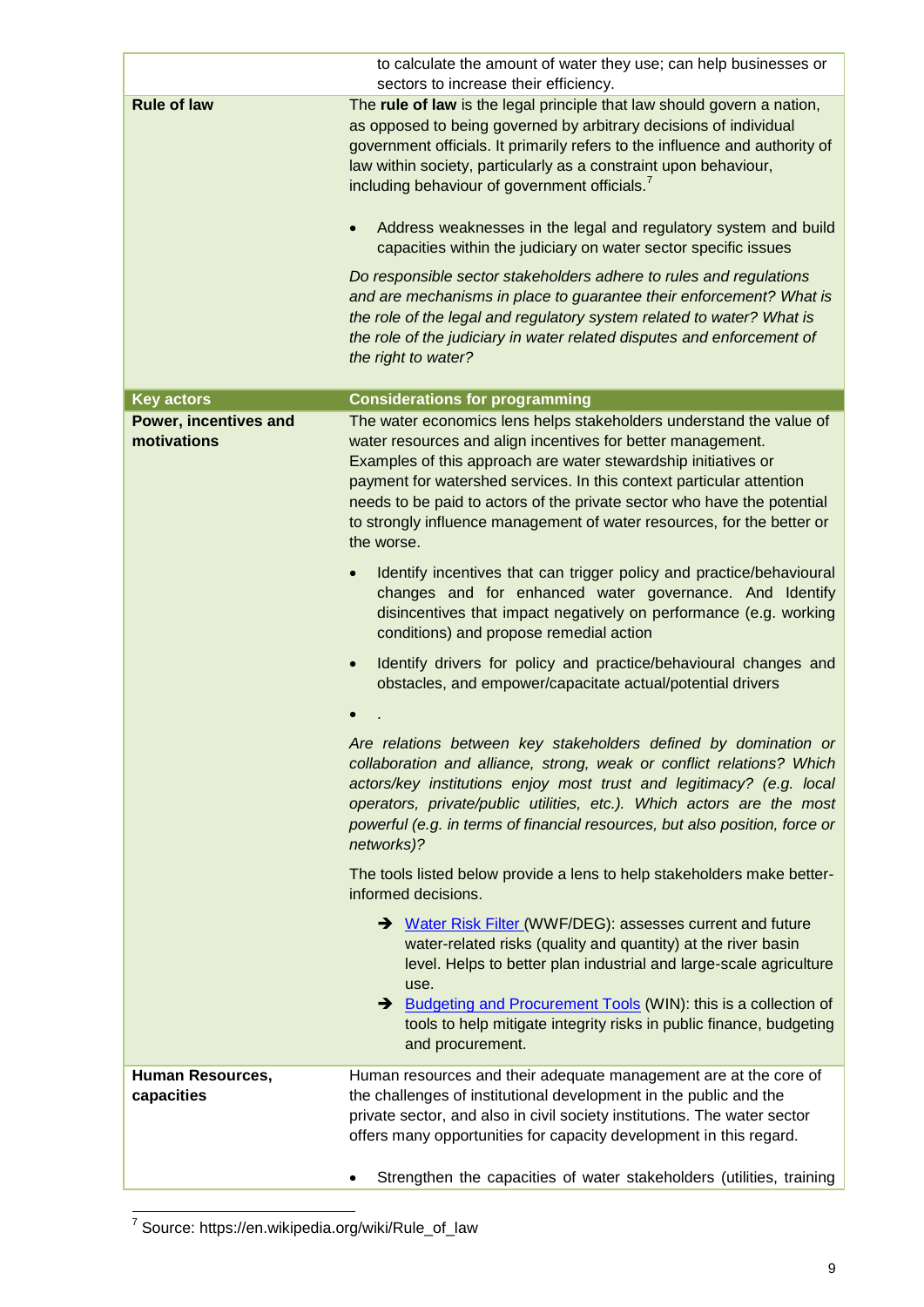institutes, academia, professional association bodies, etc.) to perform their duties.

*Are skills (knowledge, competences and ethics) of service providers sufficient to fulfil assigned duties? What qualification systems are in place for (continuous) education and training? Are training curricula for different career options standardized and comply with international standards? Is the professional staff management system fair and motivating?*

→ [Capacity Development](http://www.waterintegritynetwork.net/2015/04/02/capacity-development/) (WIN): a set of training and knowledgesharing tools that can be implemented at the relevant level. **Advocacy Advocacy** is an activity by an individual or [group](https://en.wikipedia.org/wiki/Advocacy_group) which aims to

influence [decisions](https://en.wikipedia.org/wiki/Decision_making) within political, economic, and social systems and institutions.<sup>8</sup> In the water context this is often related to resource allocation (both natural and financial resources) and the power struggles involved in this process. Identify agenda setting processes for national and global advocacy, actors to advocate for these issues (E.g. Human Right to Water) and needs in order to do so (capacities, platforms).

 Strengthen the role of advocacy work in promoting waterrelated platforms for multi-stakeholder and multi-level exchange.

*Is sufficient information available to key stakeholders to advocate for specific water issues, including the right to water and sanitation for all? Does the administrative and political set up promote effective, inclusive and affordable service provision, does it protect the most vulnerable and empower the disadvantaged and is it responsive to feedback and complaints?* 

→ [Communication and Awareness-Raising](http://www.waterintegritynetwork.net/2015/02/26/communication-and-training/) (WIN): a collection of guidance documents for various communication and advocacy activities in the water sector.

 8 Source : https://en.wikipedia.org/wiki/Advocacy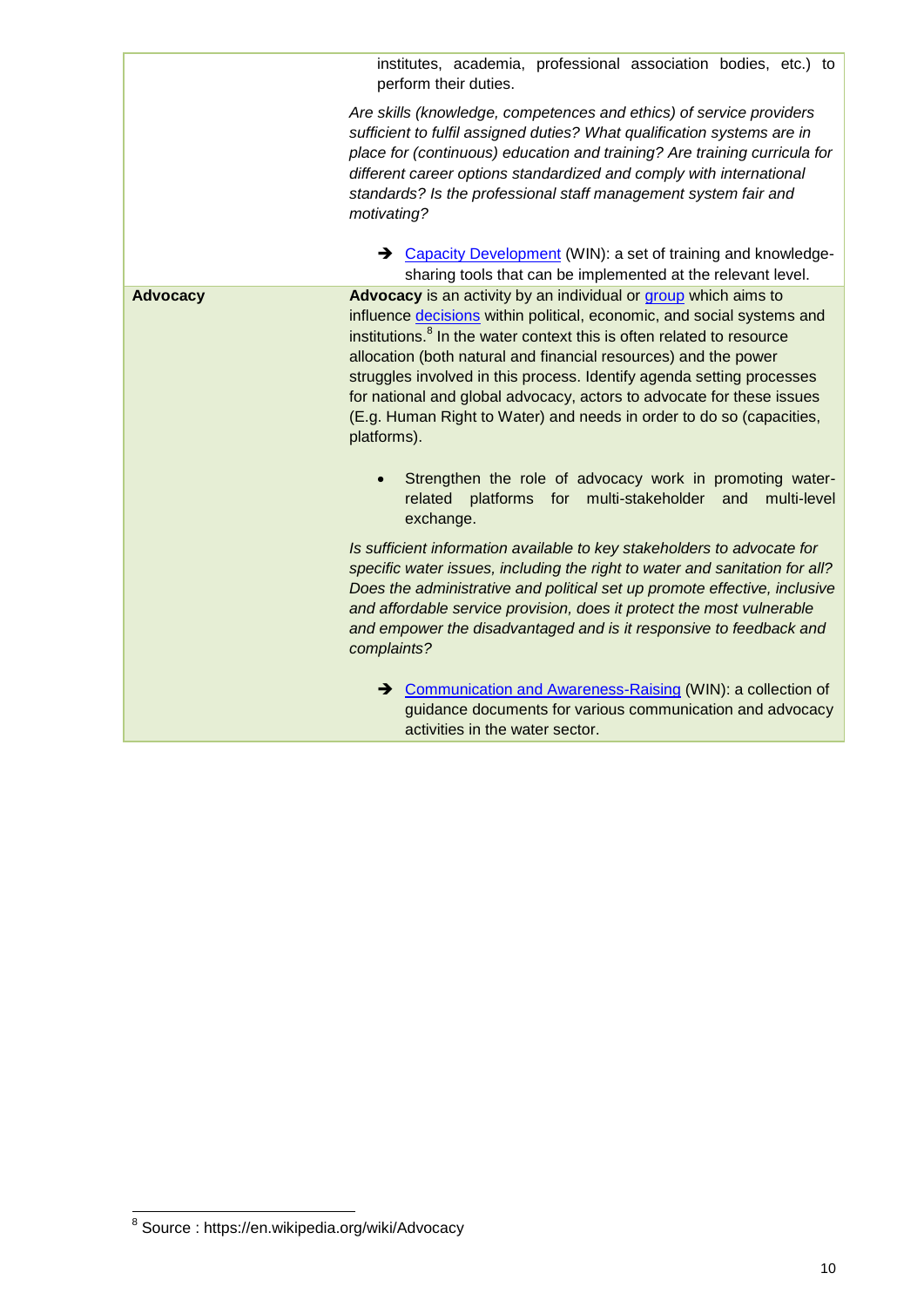## **SDC Good Practices: Implementing governance in projects**

## **Addressing water governance at the global level**

**Global Water architecture for the Agenda 2030**: The UN Secretary-General's Advisory Board on Water and Sanitation (UNSGAB) highlighted the current mismatch between the Agenda 2030 vision and the international political structures available in the UN system to contribute to the implementation of the water-related goals and targets. The reason is the highly fragmented global water governance structure. For this reason, Switzerland, together with Finland, France, Germany, Hungary, and the Netherlands, supports the initiative for a UN intergovernmental body on water. Such a body would enable dialogues at the global level and support exchange. It should be endorsed as part of the UN system to promote policy coherence in the water sector and engage in an inclusive and regular dialogue allowing for coordination, knowledge exchange, and efficiency. It should strengthen UN water, which could serve as secretariat and support entity. A UN intergovernmental body on water would safeguard a comprehensive and integrated water perspective in the implementation of the 2030 Agenda.

### **Addressing water governance at national and global level**

**Working towards more integrity in the water sector:** The Water Integrity Network (WIN) is a network of organizations and individuals promoting water integrity to reduce corruption and improve water sector performance worldwide. Integrity with its four main pillars - transparency, accountability, participation and anti-corruption - is at the centre of WIN's activities. At the international level, WIN works with advocacy to focus on developing strategic partnerships. Through its work, the secretariat of WIN contributed to OECD principles on water governance and released own publications such as the Water Integrity Global Outlook. Another aspect is the testing of tools and methodologies for water integrity, which are then published.

The Multi Country Water Integrity Programme (MCWIP) is part of WINs approach to promote integrity and is active in several countries. The MCWIP aims to build capacities of local authorities and public/private service providers to set up water management systems and improving water service delivery while influencing national government policies. For the different implementation countries, locallyadopted water integrity concepts, approaches and tools are developed and applied. The country component comprises in each country four lines of action: use of water integrity and social accountability tools (focus: local level); alliance building (across level); advocacy and lobbying for policy changes (focus: national level); and capacity development and knowledge management (across level).

**SABA+:** The Integral Basic Sanitation Model (SABA) is a successful experience that has been used for over 20 years of public-private coordination for sustainable management of water and sanitation services in rural areas. It is an innovating management model validated with the active participation and involvement of local water and sanitation stakeholders (Regional Governments, Local Governments, communities, private companies and organizations of the civil society). This model integrates infrastructure-related aspects with the social component. The model consists of installing household water and sanitation services; community capacity building; sanitary education; institutional capacity building; and liaising between all players. Good governance is promoted through strengthening capacities of the actors at all levels of the state, but also by increasing the transparency and strengthening the role of civil society and NGOs in holding Local, Regional and National Governments accountable for the implementation of the National or Regional investment plan in water and sanitation.

At the national and international level, the SABA+ model is internationally disseminated mobilising the SABA+ model. Through this new initiative, and by finalizing a unique scaling-up process in Peru and adapting it to the reality of rural areas post-conflict Colombia, SDC will also enrich the global debate on the fulfilment of the SDGs and the gradual exercise of the human right to water with a new model of intervention and a new financing strategy.

One of SABA's principles is the cross cutting governance promoting the liaison of the actors of the different levels of government as well as the intersectoral commitment, institutional strengthening for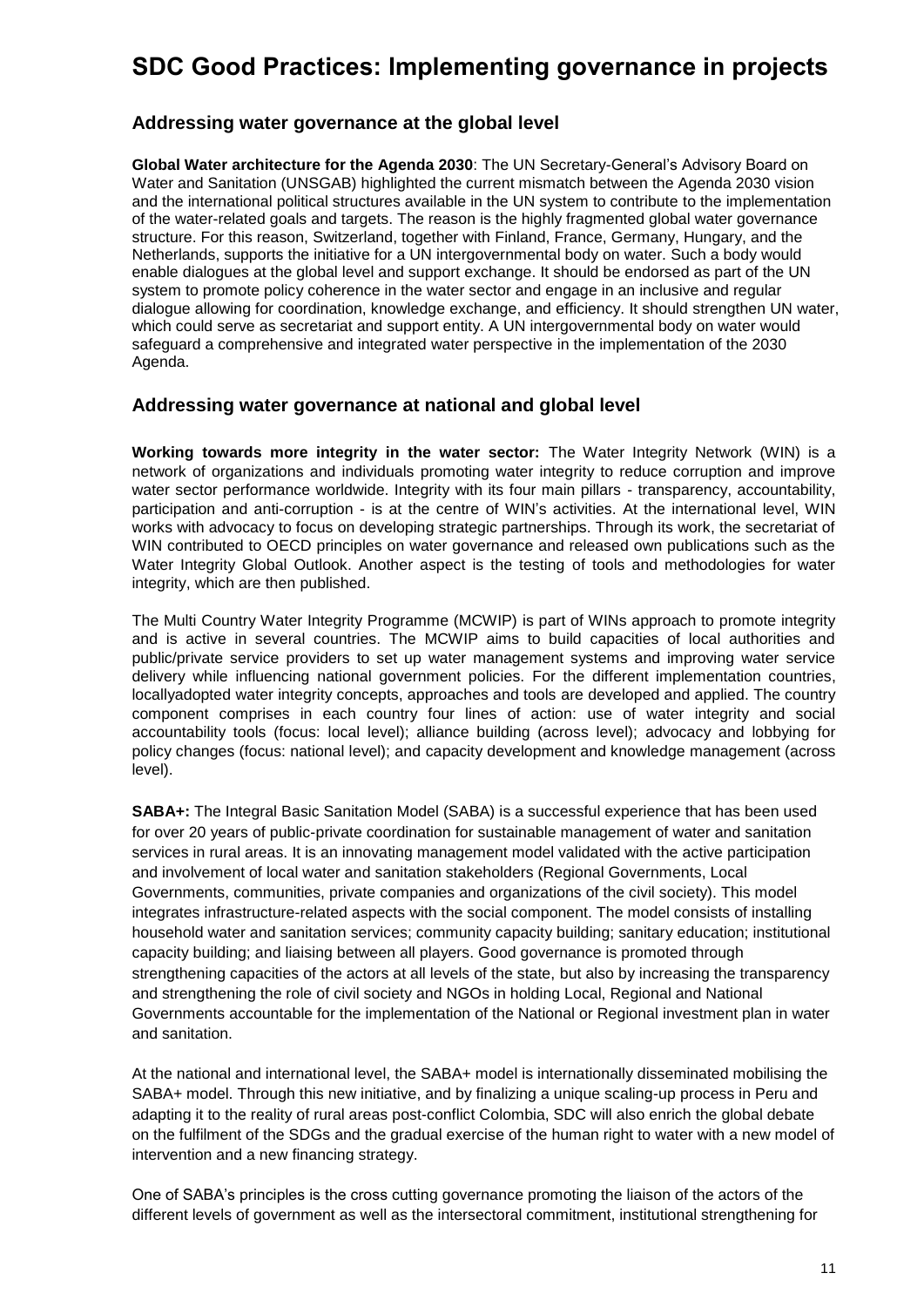the desired sustainability goal. SABA has developed several strategies on policy dialogue in order to leverage public funds for infrastructure as well as human resources that would allow better investment, good management, focusing on the key fiscal budgets in order to contribute to the rural water and sanitation gaps under a focus on the best allocation of public resources, transparency and accountability. One of the great challenges for 2030 is to mobilize financial funds from private sector in alliance with the academy in Latin America.

## **Approaches to address governance at a national level**

**An integrated approach to water in the Cooperation Kosovo:** The Swiss Cooperation with Kosovo provides a good example of an approach to water in which governance plays a central role. Switzerland has supported preparatory work the construction of wastewater treatment plans in two cities. Switzerland has also significantly contributed to institutional development by the establishment of the Inter-Ministerial Water Council, the elaboration of sector policies and investment plans, the integration of rural water systems, and maintaining the position of Regional Water Companies (RWCs). This has enabled Kosovo to establish a future-oriented water sector with relevant policies and legal requirements in place. By playing a leading role in the water sector Switzerland has been contributing to the policy dialogue (improving laws, setting priorities and standards, coordination among the various stakeholders, etc.) and coordinating sector activities.<sup>9</sup>

**Support to rural water and sanitation in Kosovo:** The Rural Water and Sanitation Support Program (RWSSP) Phase V contributes towards improving the health and well-being of communities through sustainable water and sanitation services in line with the Kosovo national sector strategies and legislation. The main objective of phase V (2013 – 2017) is to contribute to increased access of Kosovo's population to proper water supply and sanitation and to a sustainable country-wide water and sanitation services management. Regional Water Companies (RWCs) are supported with capacity building at various levels (establishing project implementation units, customer strategies, reduction of non-revenue water; trainings on O&M; water source protection). Accurate data are supported as well, meaning that water management is possible.

## **A case of addressing governance form the Humanitarian Aid perspective in Lebanon**

**Contribution to managing drinking water with Humanitarian Aid in Lebanon:** In Lebanon's Bekaa-Valley, stakeholder assessments and CSPM in the WASH sector highlighted among others the underlying tensions between local authorities, host communities and the Syrian refugee population living in this area. In this context, the very weak capacity of the regional public water authorities to manage water, measure its flows and charge for it makes access to it a very conflict sensitive issue. Besides technical expertise and hardware components for better water management, the project will provide capacity building in water management and billing. The objectives are to strengthen an equitable provision of public water services and to improve trust and good governance between the populations and the regional authorities.

## **Important aspects for M&E**

- **Anchor Water Governance at Cooperation Strategy level:**
	- $\triangleright$  Design domain outcomes that include governance considerations (legal framework, state of decentralization, performance and interaction of responsible actors in public sector management processes compared to good governance principles, power dimensions, personal interests, incentives/disincentives and available capacities of key stakeholders) **both at the level of people and institutions**.
		- $\triangleright$  Include a specific field of observation/indicator in the water domain to measure progress in improving governance in the water sector. Key outcome indicators are the Aggretated Reference Indicators (ARI) that allow to asses to assess outcomes and

 9 Source: Kosovo Cooperation Strategy 2017-2017.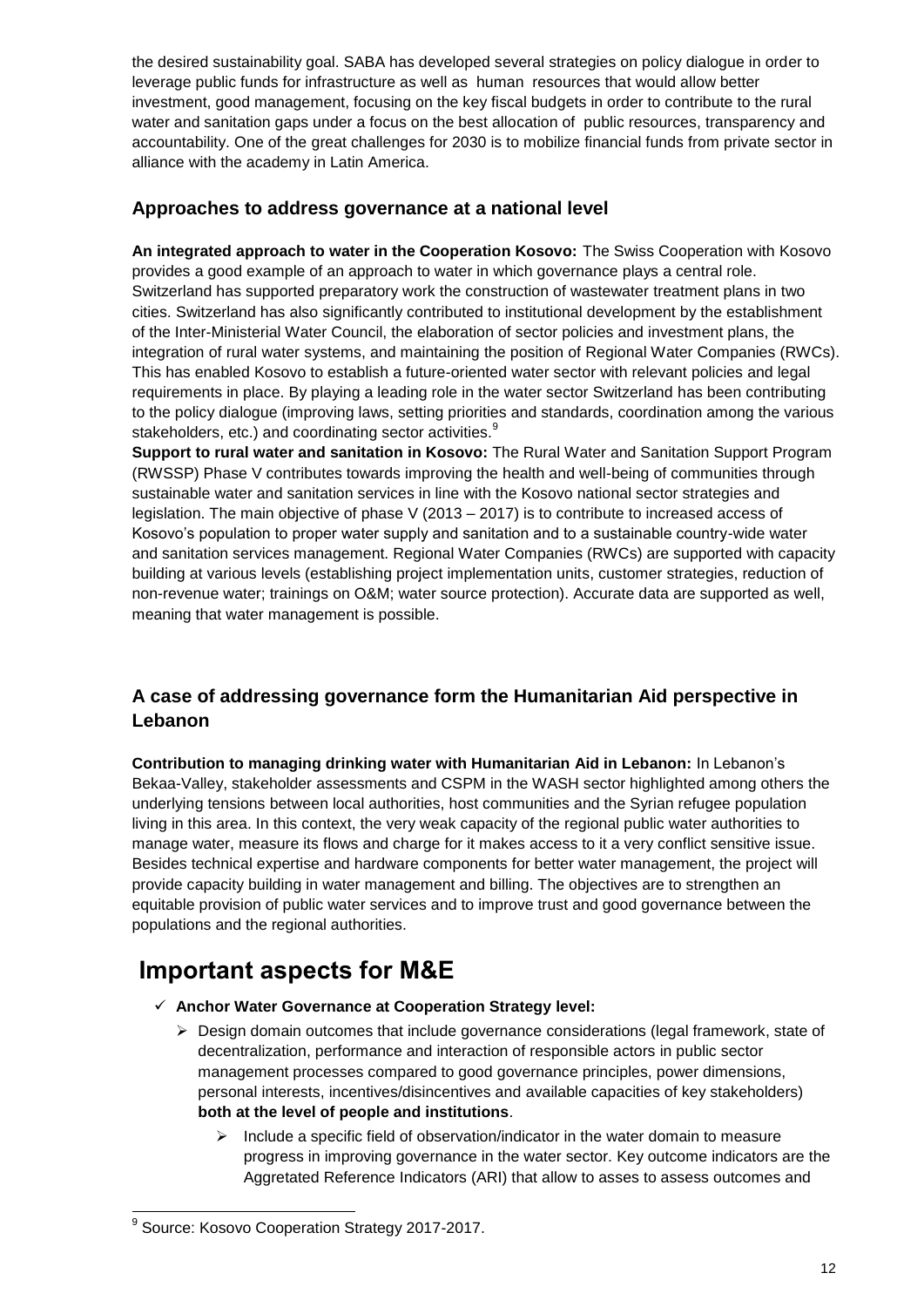outputs achieved with SDC support, which contribute to the 10 Effectiveness goals in conjunction to the Swiss thematic priorities defined in the dispatch on Switzerland's International Cooperation 2017–2020. The ARI for water are available on the RésEAU Shareweb. For governance, indicator W1 (Global challenges – Water policies); and indicator W2 (Access to resources – Water) are the most relevant of the four indicators.

- $\triangleright$  Include changes in aspect of governance in the Risks and Assumptions part of the Cooperation Strategy
- Include governance relevant **Country Development Indicators** (e.g. linked to accountability, transparency and oversight mechanisms and equity concerns) in the water sector.

### **Anchor Water Governance at project level:**

- $\triangleright$  Include key questions on health sector governance in Terms of Reference for Water Sector Assessments and Reviews
- $\triangleright$  Identify vulnerable and/ or groups facing obstacles in accessing water services, in order to establish targets for specific groups in project LogFrame
- $\triangleright$  Establish individual Outputs and Outcomes at Project level for pertinent governance issues, linked to water governance systems (e.g. improved policies for water governance), processes (e.g. clear functional assignment of roles and responsibilities) and key actors in water (e.g. individual/group behaviour changes)
- $\triangleright$  Address persistent social determinants within other sectors through specific interventions (e.g. in water and sanitation) and monitor and evaluate their relevance for health governance systems and processes
- $\triangleright$  Keep in mind to not only include line ministry actors in M&E but also communities, unions, (formal and informal), professional associations, , umbrella organizations, other sector actors and international partners' performance.
- $\triangleright$  Keep in mind that indicators need a reliable source of information, either based on national statistics or certified surveys